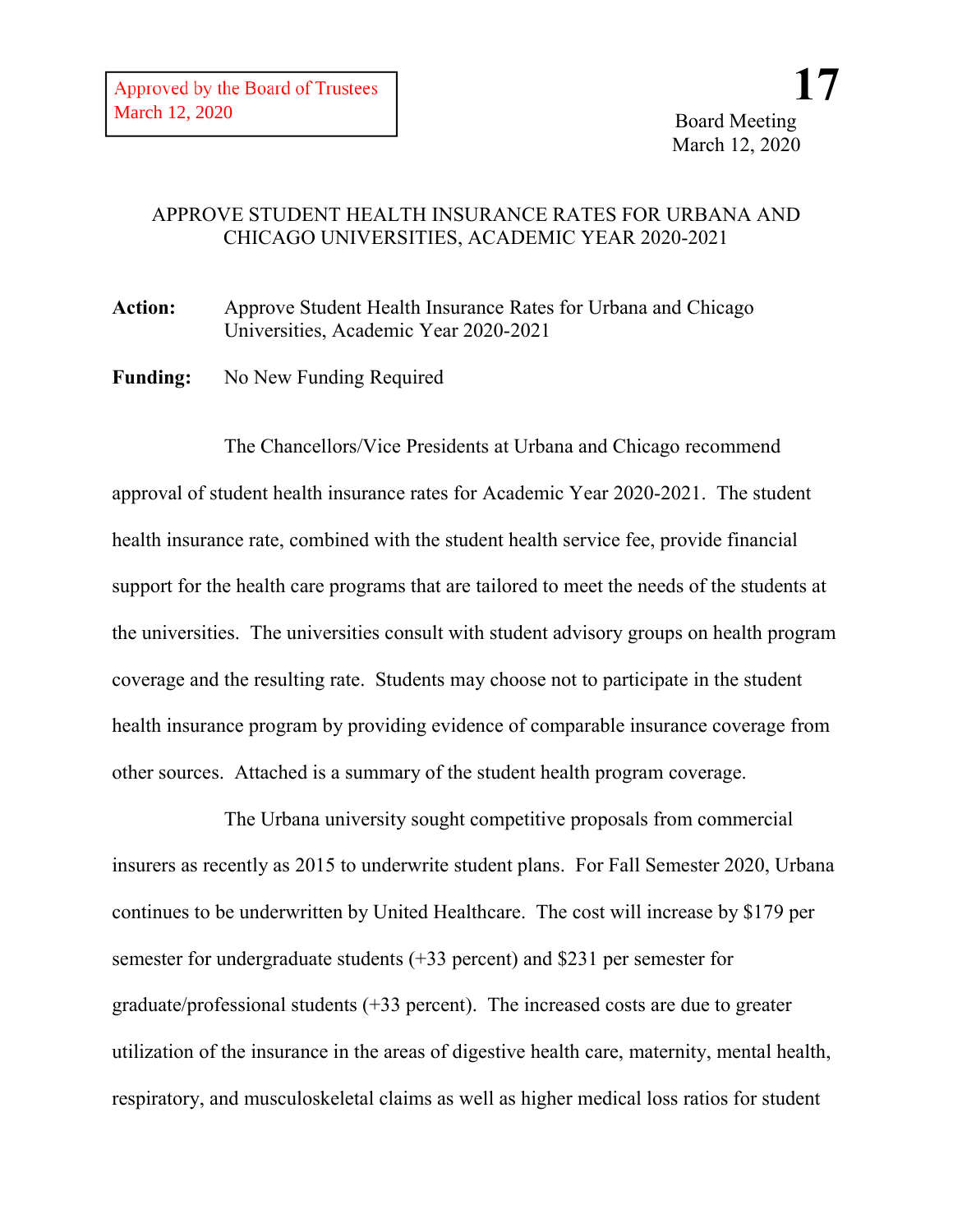athletes. In addition, more undergraduates are opting out of the program, and they tend to be the students with fewer claims, which increases the cost of insurance for the remaining insured students.

Beginning in 2004, the Chicago university initiated a self-funded student health benefit plan, *CampusCare*. For Fall Semester 2020, Chicago proposes an increase of \$24 per semester for both undergraduate and graduate/professional students (+3.5 percent). The increased cost will cover a benefit enhancement that will provide coverage for Long Acting Reversible Contraception which was previously covered by a grant that has terminated.

The current student health insurance rates for Academic Year 2019-2020 and the proposed rates for Academic Year 2020-2021 are displayed below. Despite the proposed increases, our student health insurance rates are very competitive compared to those at peer institutions, especially given the scope and breadth of the benefits provided.

| <b>UNIVERSITY</b> | <b>CURRENT RATE PER</b><br><b>SEMESTER</b><br>AY 2019-2020 |       | <b>PROPOSED RATE PER</b><br><b>SEMESTER</b><br>AY 2020-2021 |       |
|-------------------|------------------------------------------------------------|-------|-------------------------------------------------------------|-------|
| Urbana            | Undergraduate                                              | \$544 | Undergraduate                                               | \$723 |
|                   | Graduate                                                   | \$696 | Graduate                                                    | \$927 |
| Chicago           | All students                                               | \$673 | All students                                                | \$697 |

The rates displayed are for the typical undergraduate, graduate, and professional student. Rates may vary for the summer session. Students needing coverage for their spouse and/or dependents voluntarily pay a separate charge.

2